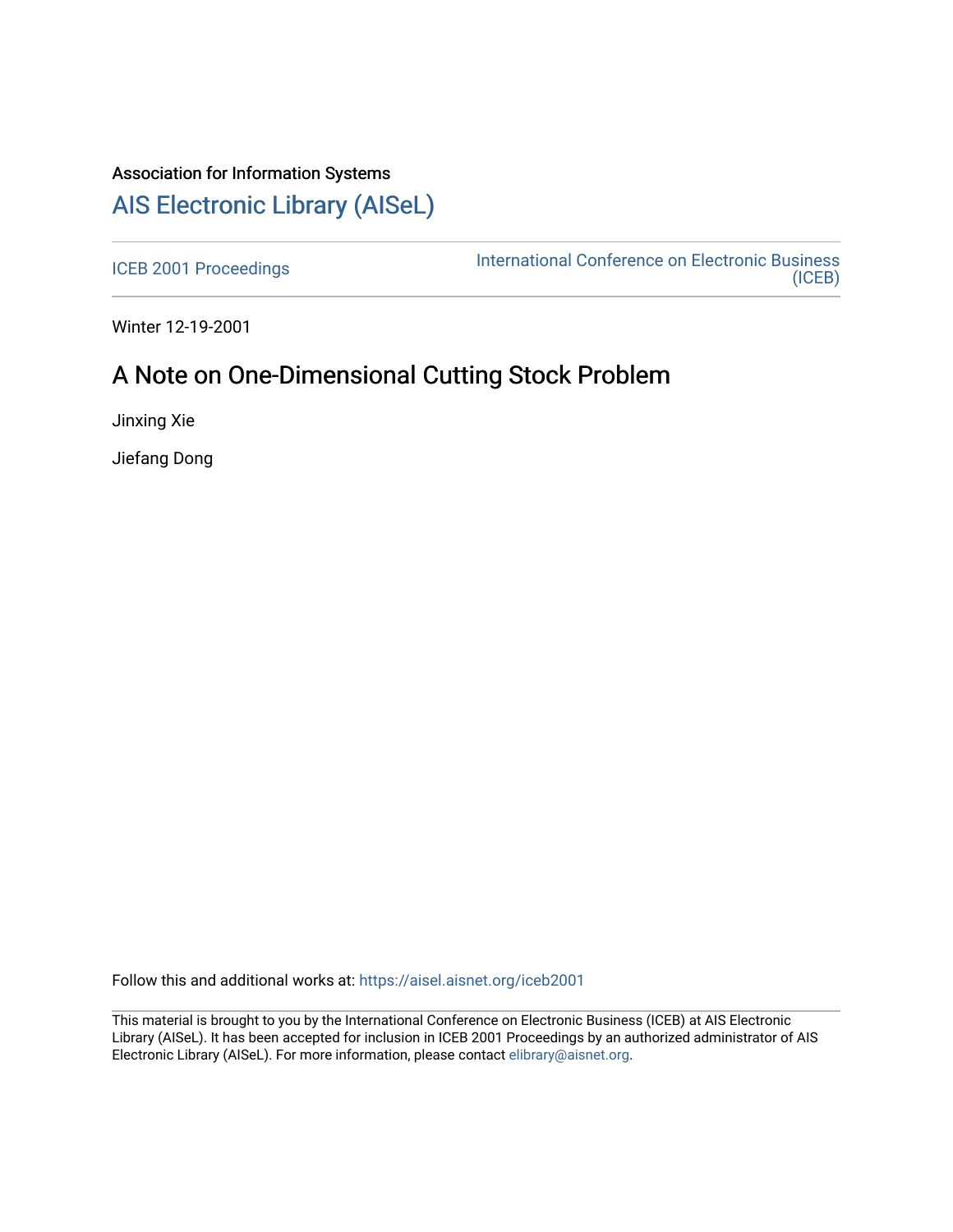## **A NOTE ON ONE-DIMENSIONAL CUTTING STOCK PROBLEM**

Jinxing Xie

Department of Mathematical Sciences, Tsinghua University, Beijing 100084, China Email: jxie@math.tsinghua.edu.cn

Jiefang Dong

Department of Mathematical Sciences, Tsinghua University, Beijing 100084, China and Wuhan Iron and Steel Corporation, Wuhan 430081, China

### **ABSTRACT**

In the cutting stock problem (CSP) a given order for smaller pieces has to be cut from larger stock material with some objectives under some constraints. This note discusses the relationships between the models for one-dimensional cutting stock problem (1CSP) under two different constraints and two different objectives. The two constraints are equality and inequality constraints; and the two objectives are to minimize the number and the trim loss of stock material needed to produce the ordered pieces. Under equality constraint, we have proved that the models with both objectives are equivalent, and their corresponding continuous relaxation problems are also equivalent. Under inequality constraint, we have given an example to show that the models with these two objectives are not equivalent, and their corresponding continuous relaxation problems are also not equivalent.

#### **INTRODUCTION**

In the cutting stock problem (CSP) a given order for smaller pieces has to be cut from larger stock material with some objectives under some constraints. The cutting stock problem is among the earliest problem in the literature of operational research with various applications in all industries whose product is in flat sheet form. For example, manufacturers in the metal, leather, electronic, shipbuilding, and lumber industries represent a few of industries which face this problem frequently. For reviews for this problem the reader is referred to, e.g., Dyckhoff [1] and Hinxman [2]. Not surprising, in real world cutting processes, practitioners may face different constraints and different criterion. For example, in some cases the order may need to be satisfied exactly (equality-constrained problem), and in some other cases the order can be satisfied with excess production (inequality-constrained problem). The practitioners may also observe that in some cases the minimization of the trim loss is the most important objective involved, and in some other cases what they most concerned is to minimize the number of raw materials.

This note discusses the relationships between the models for one-dimensional cutting stock problem (1CSP) under two different constraints and two different objectives as above-mentioned. In the next section, we will give the detailed mathematical formulation for these problems. In the "Main Results" Section, we will prove that under equality constraints the models with both objectives are equivalent, and their corresponding continuous relaxation problems are also equivalent. However, under inequality

constraints, the models with these two objectives are not equivalent, and their corresponding continuous relaxation problems are also not equivalent. We will give a counterexample to show these observations.

#### **DIFFERENT MODELS**

Following the notations as in Nitsche *et al*. [3], an instance *E* of the 1CSP is characterized by a 4-tuple  $(m,l,b,L)$  where *l*=(*l*<sub>1</sub>, *l*<sub>2</sub>,…, *l*<sub>*m*</sub>)<sup>T</sup> and *b*=(*b*<sub>1</sub>, *b*<sub>2</sub>,…, *b*<sub>*m*</sub>)<sup>T</sup>, that is, one-dimensional material objects (e.g. paper reels, wooden lengths, iron slabs) of a given length *L* have to be divided into smaller pieces of desired length  $l_1$ ,  $l_2$ , ...,  $l_m$  in order to fulfill the order demands  $b_1$ ,  $b_2$ , ...,  $b_m$ . A nonnegative integer vector  $a=(a_1, a_2, \dots, a_m)^T$  with  $a\neq 0$  is called (feasible) cutting pattern if  $\sum_{i=1}^{m} l_i a_i \leq$  $\int_{i=1}^{m} l_i a_i \leq L$ . Furthermore, assume all possible cutting patterns be given, and let *n* be the number of given cutting patterns  $a^1$ ,  $a^2$ , ...,  $a^n$ , where  $a^j = (a_{1j}, a_{2j}, \ldots, a_{nj})$  $a_{mj}$ <sup>T</sup>.

Let  $x_j$  denote the number of times the cutting pattern  $a^j$  is used  $(j=1, 2, \ldots, n)$ . Then, the problem of minimizing the trim loss of raw materials under equality constraints can be formulated as the following standard integer linear programming:

$$
(M_1) \quad \min Z = \sum_{j=1}^n (L - \sum_{i=1}^m a_{ij} l_i) x_j \tag{1}
$$

s.t. 
$$
\sum_{j=1}^{n} a_{ij} x_j = b_i, \quad i=1,2,...,m,
$$
 (2)

$$
x_j \ge 0, \quad \text{integer}, \quad j=1,2,..,n. \tag{3}
$$

The problem of minimizing the number of raw material under equality constraints can be formulated as:

$$
(M_2) \quad \min G = \sum_{j=1}^{n} x_j \tag{4}
$$

s.t. (2) and (3).

Similarly, the corresponding problems under inequality constraints can be formulated as the following, respectively:

$$
(M_3) \quad \min \mathbb{Z} = \sum_{j=1}^{n} (L - \sum_{i=1}^{m} a_{ij} l_i) x_j
$$
  
s.t. 
$$
\sum_{j=1}^{n} a_{ij} x_j \ge b_i, \quad i = 1, 2, ..., m,
$$
 (5)  
and (3).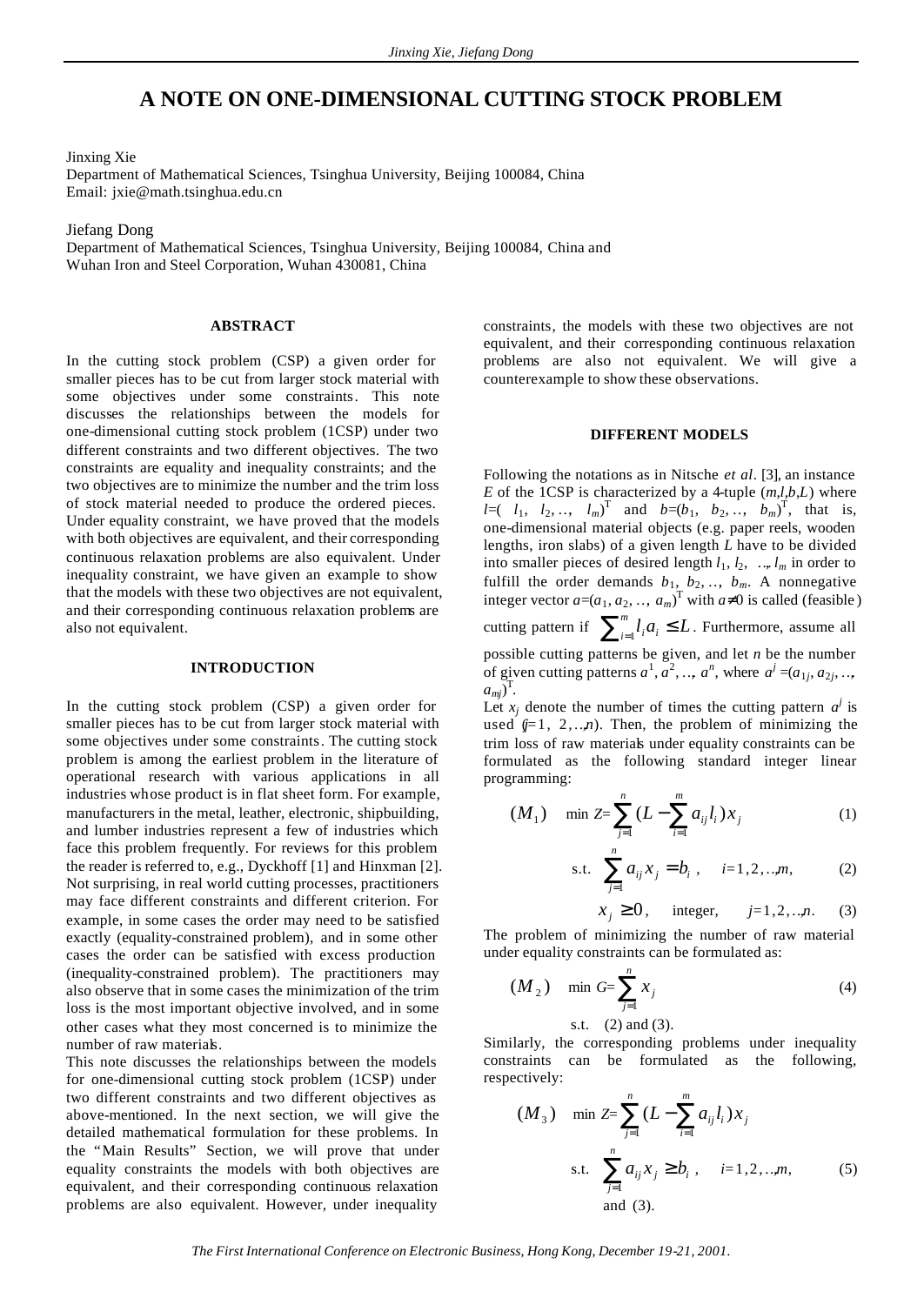$$
(M_4)
$$
 min  $G = \sum_{j=1}^{n} x_j$   
s.t. (5) and (3).

#### **MAIN RESULTS**

Denote matrix  $A = (a_{ij})_{m \times n}$  and vector  $x=(x_1, x_2, \ldots x_n)^T$  $(x_n)^T$ . Furthermore, let  $e=(1,1,...,1)^T$  be the vector of *n*-dimension. Then the models ( $M_1$ ) and  $(M_2)$ for the cutting stock problems with equality constraints can be rewritten as the following:

$$
(M_1) \quad \min Z = (Le^T - l^T A)x \tag{6}
$$

$$
\text{s.t.} \quad Ax = b, \quad \text{(7)} \\ \text{and (3).}
$$

$$
(M2) \text{ min } G = eT x
$$
  
s.t. (7) and (3).

**Theorem.** The integer programming models  $(M_1)$  and  $(M<sub>2</sub>)$  are equivalent, and their corresponding continuous relaxation problems are also equivalent.

**Proof.** Since the models  $(M_1)$  and  $(M_2)$  have the same constraints, we only need to show that the objective functions are equivalent. The objective function for  $(M_1)$ is

$$
Z = (LeT - lT A)x
$$

$$
= LeT x - lT Ax
$$

$$
= LeT x - lT b
$$

$$
= LG - lT b.
$$

Since *L* and  $l^Tb$  are constants,  $(M_1)$  and  $(M_2)$  are equivalent.

For models  $(M_3)$  and  $(M_4)$  of the cutting problems with inequality constraints, we only need to change the constraint (7) to be

$$
Ax \geq b. \tag{8}
$$

**Remark 1.** The integer programming models (*M*3) and (*M*4) are not equivalent.

The following is a counterexample. Consider an instance of the 1CSP with  $m=3$ ,  $l=(2.9,2.1,1.5)^T$ ,  $b=(100,100,100)^T$  and  $L = 7.4$ . For this instance, there are no more than 60 possible cutting patterns. Assuming that only the cutting pattern with trim loss being less than 1.5 is feasible, then  $n=8$  and we can generate the eight feasible cutting patterns as shown in Table 1.

| Table 1. Eight feasible cutting patterns |          |          |          |              |                |                |                               |          |
|------------------------------------------|----------|----------|----------|--------------|----------------|----------------|-------------------------------|----------|
| Cutting                                  | L        | П        | Ш        | IV           | V              | VI             | VH                            | VIII     |
| Pattern                                  |          |          |          |              |                |                |                               |          |
| $L_1 = 2.9$                              | 1        | 2        | $\theta$ | $\mathbf{1}$ | $\theta$       | $\mathbf{1}$   | 0                             | $\Omega$ |
| $L_2 = 2.1$                              | $\Omega$ | $\theta$ | 2        | 2            | $\overline{1}$ | $\mathbf{1}$   | $\mathcal{R}$                 | $\Omega$ |
| $L_3 = 1.5$                              | 3        | 1        | 2        | $\Omega$     | 3              | $\overline{1}$ | $\Omega$                      | 4        |
| Summation                                |          |          |          |              |                |                | 7.4 7.3 7.2 7.1 6.6 6.5 6.3 6 |          |
| Trim loss                                | 0        | 0.1      | 0.2      | 0.3          | 0.8            | 0.9            |                               | 1.4      |

The corresponding integer programming model  $(M_3)$  for this instance is as the following

Min Z=  
\n
$$
0 \times x_1 + 0.1 \times x_2 + 0.2 \times x_3 + 0.3 \times x_4 + 0.8 \times x_5 + 0.9 \times x_6 + 1.1 \times x_7 + 1.4 \times x_8
$$
\ns.t.  
\n
$$
1 \times x_1 + 2 \times x_2 + 0 \times x_3 + 1 \times x_4 + 0 \times x_5 + 1 \times x_6 + 0 \times x_7 + 0 \times x_8 \ge 100,
$$
\n(9)

$$
0 \times x_1 + 0 \times x_2 + 2 \times x_3 + 2 \times x_4 + 1 \times x_5 + 1 \times x_6 + 3 \times x_7 + 0 \times x_8 \ge 100,
$$
\n(10)

$$
3 \times x_1 + 1 \times x_2 + 2 \times x_3 + 0 \times x_4 + 3 \times x_5 + 1 \times x_6 + 0 \times x_7 + 4 \times x_8 \ge 100,
$$
\n(11)

$$
x_i \ge 0
$$
, integer,  $i=1,2,..8$ . (12)

The optimal solution for this model is  $x^* = (100, 0.50, 0.0, 0.0, 0)^T$  and the optimal objective value is  $Z(x^*)$ =10. That's to say, use the cutting patterns I and III for 100 and 50 times respectively. Obviously, there is over production for length  $l_3$ =1.5 under this solution.

The corresponding model  $(M_4)$  for this instance is as the following

Min 
$$
G = x_1 + x_2 + x_3 + x_4 + x_5 + x_6 + x_7 + x_8
$$
  
s.t. (9), (10), (11), and (12).

The optimal solution for this model is  $x^{**} = (30,10,0,50,0,0,0,0)^T$  and the optimal objective value is  $G(x^{**})$ =90. That's to say, use the cutting patterns I, II and IV for 30, 10 and 50 times respectively. The number of the raw materials used in this solution is much less than that of the optimal solution for model  $(M_3)$ . However, the trim-loss of this solution is 16, which is much larger than that of the optimal solution for model  $(M_3)$ .

Let's now consider the continuous relaxation problems for the models  $(M_3)$  and  $(M_4)$  of the cutting problems with inequality constraints.

**Remark 2.** The continuous relaxation problems for the